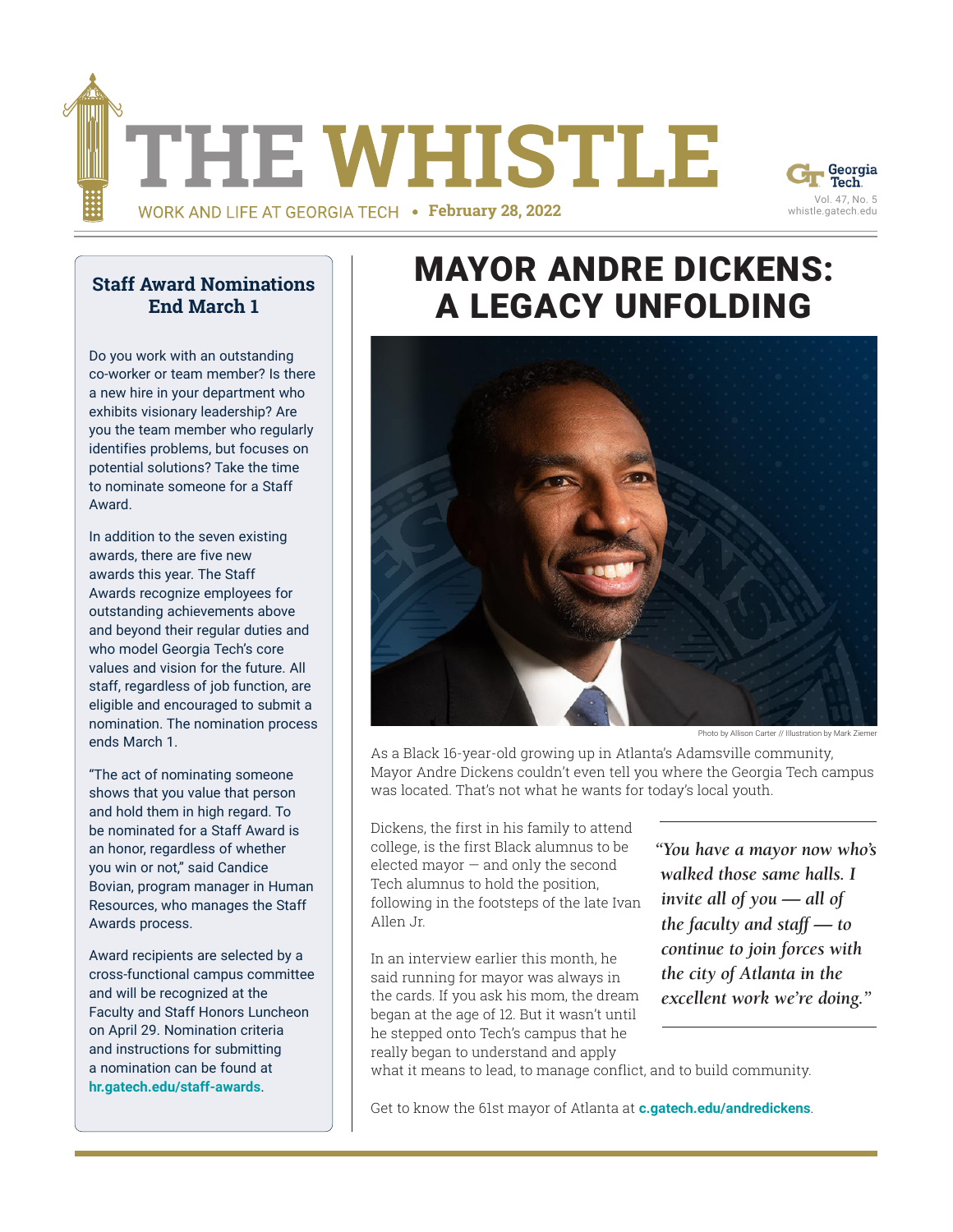## **Leaders Selected for Provost Office Roles**

STEPHANIE KADEL INSTITUTE COMMUNICATIONS

Laurence J. Jacobs has been selected as Georgia Tech's senior vice provost for Education and Learning (SVP-EL) in the newly established office. As SVP-EL, Jacobs' primary objective

will be to lead the Institute's strategic initiative to define and implement a transformative learning strategy that builds on the foundations of established, successful programs. He will elevate student success, education, and learning while also providing dedicated strategic leadership for graduate, postdoctoral, and undergraduate education through the direct supervision of administrative and support services provided by the offices of Undergraduate Education, Graduate and Postdoctoral Education, and the Center for Teaching and Learning. He will also serve on the President's Cabinet. Jacobs began in his new role Feb. 14.

He previously served as professor and associate dean for Academic Affairs in the College of Engineering, where he was responsible for the College's undergraduate, graduate, and international academic programs. He has been a leader in undergraduate curricular reform

that emphasizes multidisciplinary design, innovation, problembased learning, and interdisciplinary minors.

Michelle Rinehart, associate dean for Academic Affairs and Outreach in the College of Design, has been named Georgia Tech's vice provost for Faculty. The newly created Office of the Vice Provost for Faculty supports and advocates for the interests of Tech's almost 4,000 faculty members, to deliver an exceptional faculty experience through the recruitment, advancement, and retention of a diverse and talented workforce. Rinehart will begin in her new role March 1.

She has 18 years of administrative leadership in faculty affairs and development, academic affairs, assessment and accreditation, student success, and enrollment management. Rinehart has been at Georgia Tech since joining as assistant dean in 2013. She was interim dean in the College of Design from August through December 2021.

Larry Jacobs



Michelle Rinehart

#### **Options Available for Home [Covid-19 Tests](https://hr.gatech.edu/news/update-additional-options-covid-19-home-tests)**

The federal government has launched a Covid-19 overthe-counter tests website for online ordering. This site allows each household to order up to four free Covid-19 tests. They can be ordered at **covidtests.gov**.

Over-the-counter tests are also available through the USG Healthcare plan without a prescription. As a member, you can receive up to eight tests per 30-day period.

For employees enrolled in the Consumer Choice HSA, Comprehensive Care, or BlueChoice HMO plans:

- Tests are available through in-network pharmacies at no cost, if they are purchased through one of the following options:
	- 1. Order online through CVS's Member Website or the CVS Mobile App at **caremark.com/covid19 otc.html**. Covered tests will be available within the hour, at the location with available test kits.
	- 2. At an in-network pharmacy location. Covered tests must be purchased at the pharmacy counter. Find an in-network pharmacy at **caremark.com/covid19-otc.html**.
- If you paid out of pocket, you may request reimbursement online through the CVS website. Members who choose this option will be reimbursed up to \$12 per test up to the eight tests per 30-day limit.
- If you have questions or need help submitting for reimbursement, please reach out to Accolade at 866-204-9818.
- For Kaiser plan members, visit the Kaiser website (**healthy.kaiserpermanente.org/georgia/healthwellness/coronavirus-information/testing**) for information on where to obtain the tests and how to submit them for reimbursement.

For more information about the types of tests available and in-person testing sites, please see the Georgia Department of Public Health website (**dph.georgia.gov/covidtesting**).

Information is also available on the USG Benefits website at **benefits.usg.edu/benefits-resources/usgbenefits-covid19**.



**Editor**: Kristen Bailey **Copy Editor**: Stacy Braukman **Photographers**: Allison Carter, Rob Felt Published biweekly throughout the year by Ceorgia Tech Institute Communica Archives are posted at **[whistle.gatech.edu](http://news.gatech.edu/whistle)**.

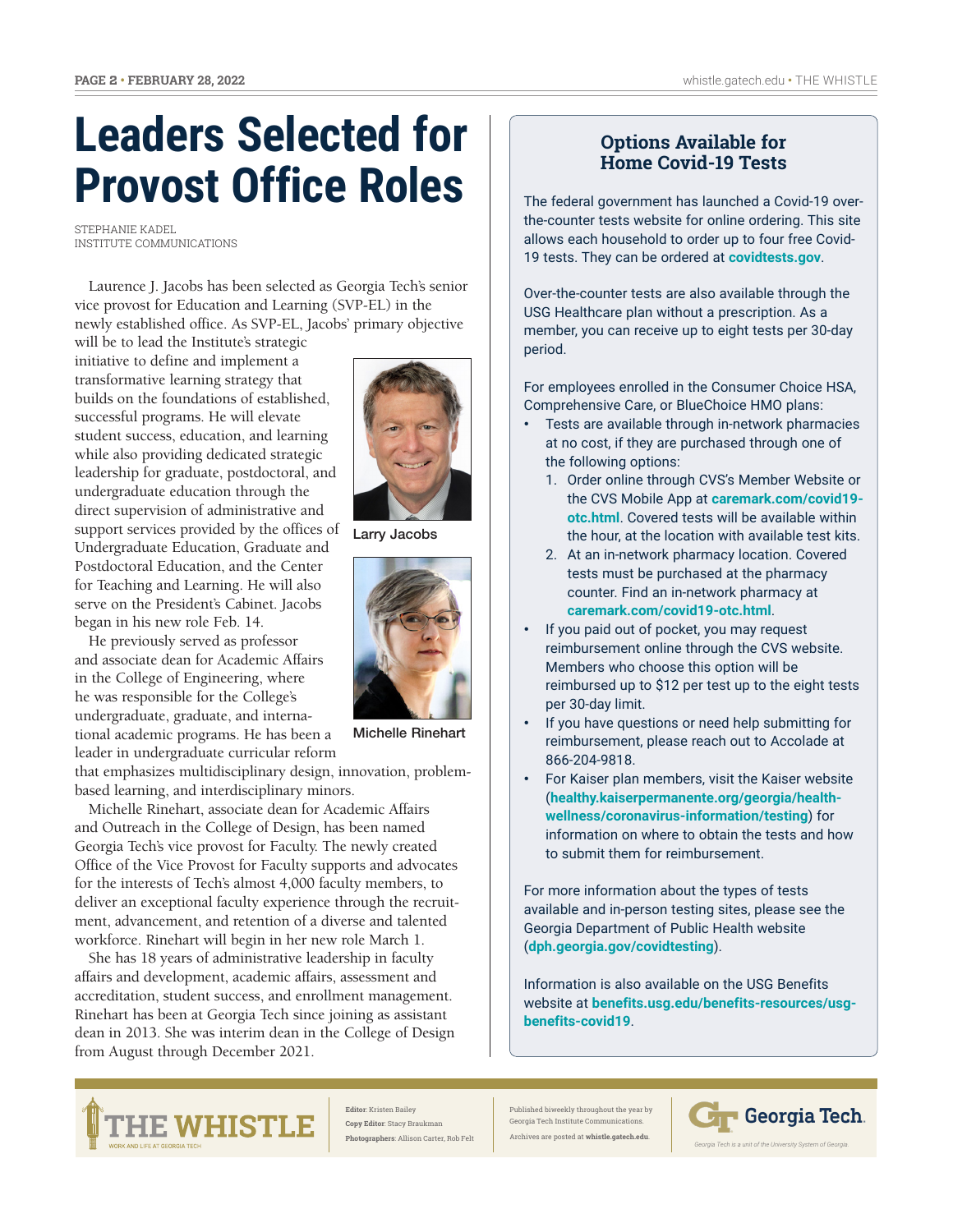### **[Equity and Compliance Programs Updates Reporting Options](https://news.gatech.edu/news/2022/02/03/equity-and-compliance-programs-updates-reporting-options)**

KRISTEN BAILEY INSTITUTE COMMUNICATIONS

A new online reporting form for Title IX and sexual misconduct cases is now available for use by students, staff, and faculty. The form can be found on the Title IX website, **titleix.gatech.edu**.

As of Monday, Jan. 10, all reports should be submitted through the online form, which allows for anonymous reporting when needed or appropriate. The form does not function as a police report. The information provided is sent to the Title IX Coordinator, who will review the information and reach out

to affected individuals to discuss any immediate needs, resources for support, and options, including the formal complaint process under Title IX.

For more information, contact Chris Griffin, Title IX Coordinator, or Alexis Martinez, executive director for Equity and Compliance Programs.

#### **FACULTY AND STAFF ACHIEVEMENTS**

Two assistant professors in the College of Sciences have been selected to receive prestigious Sloan Research Fellowships. Hannah Choi in the School of Mathematics and Henry S. "Pete" La Pierre in the School of Chemistry and Biochemistry are among 118 early career researchers across the U.S. and Canada named as 2022 Sloan Fellows.

College of Computing Professor Ashok Goel has been elected as a 2022 Fellow of the Society by the Cognitive Science Society, a consortium of global researchers working to better understand the human mind through a broad spectrum of research disciplines.

The Interdisciplinary Nineteenth-Century Studies, an international group of scholars, named Narin Hassan, associate professor in the School of Literature, Media, and Communication, as its president, effective Jan. 1.Hassan will serve a two-year term.

Four Georgia Tech faculty members have been elected to the American Institute for Medical and Biological Engineering (AIMBE) College of Fellows. They include **Omer Inan**, associate professor and Linda J. and Mark C. Smith Chair in the School of Electrical and Computer Engineering; Shella Keilholz, associate professor in the Wallace H. Coulter Department of Biomedical Engineering; Wilbur Lam, professor in the Coulter Department; and **Ankur Singh**, associate professor in the Coulter Department. Being elected as an AIMBE fellow is an honor reserved for the top 2% of medical

and biological engineers in the country.

Three Georgia Tech faculty members are among the newest members of the National Academy of Engineering. Christopher Jones, John F. Brock III School Chair in the School of Chemical and Biomolecular Engineering; Sandra Magnus, professor of the practice with joint appointments in the Daniel Guggenheim School of Aerospace Engineering, School of Materials Science and Engineering, and the Sam Nunn School of International Affairs; and Nick Sahinidis, Gary C. Butler Family Chair in the H. Milton Stewart School of Industrial and Systems Engineering, have been elected to the NAE, one of the highest professional distinctions awarded to an engineer.

Pinar Keskinocak, the William W. George Chair and professor in the H. Milton Stewart School of Industrial and Systems Engineering, has been honored as the recipient of the 2021 Award for the Advancement of Women in OR/MS. This award is given by the Women in OR/ MS Forum of the Institute for Operations Research and the Management Sciences to celebrate and recognize a person who has significantly contributed to the advancement and recognition of women in OR/ MS.

Several Georgia Tech faculty members have received the National Science Foundation's prestigious Faculty Early Career Development (CAREER) Award, which carries a five-year term. They include Wenjing Liao, assistant professor in the School of Mathematics; Siva Theja Maguluri and He Wang, assistant professors in the H. Milton Stewart School of Industrial and Systems Engineering; and **Chengzhi Shi**, assistant professor in the George W. Woodruff School of Mechanical Engineering. Chengzhi Shi also has received an Office of Naval Research Young Investigator Program Award.

Susan Lozier, dean and Betsy Middleton and John Clark Sutherland Chair of the College of Sciences, is the recipient of the 2022 Henry Stommel Research Medal from the American Meteorological Society for her "theoretical, observational, modeling contributions, and leadership in significantly improving our understanding of Atlantic Ocean circulation."

The Society for Biomaterials has bestowed Associate Professor **Ankur Singh** with the Mid-Career Award for 2022. Singh will be honored at the society's annual meeting later this spring and have the opportunity to make a presentation about his work. Singh's Mid-Career Award honors biomaterials researchers 10-20 years into their career who have demonstrated outstanding achievements.

James Stubbs, professor of the practice in the Wallace H. Coulter Department of Biomedical Engineering, is the first person at Georgia Tech or Emory University elevated to the rank of Senior Member of the National Academy of Inventors. Senior Members are elected for their success in securing patents and licensing or commercializing their ideas.